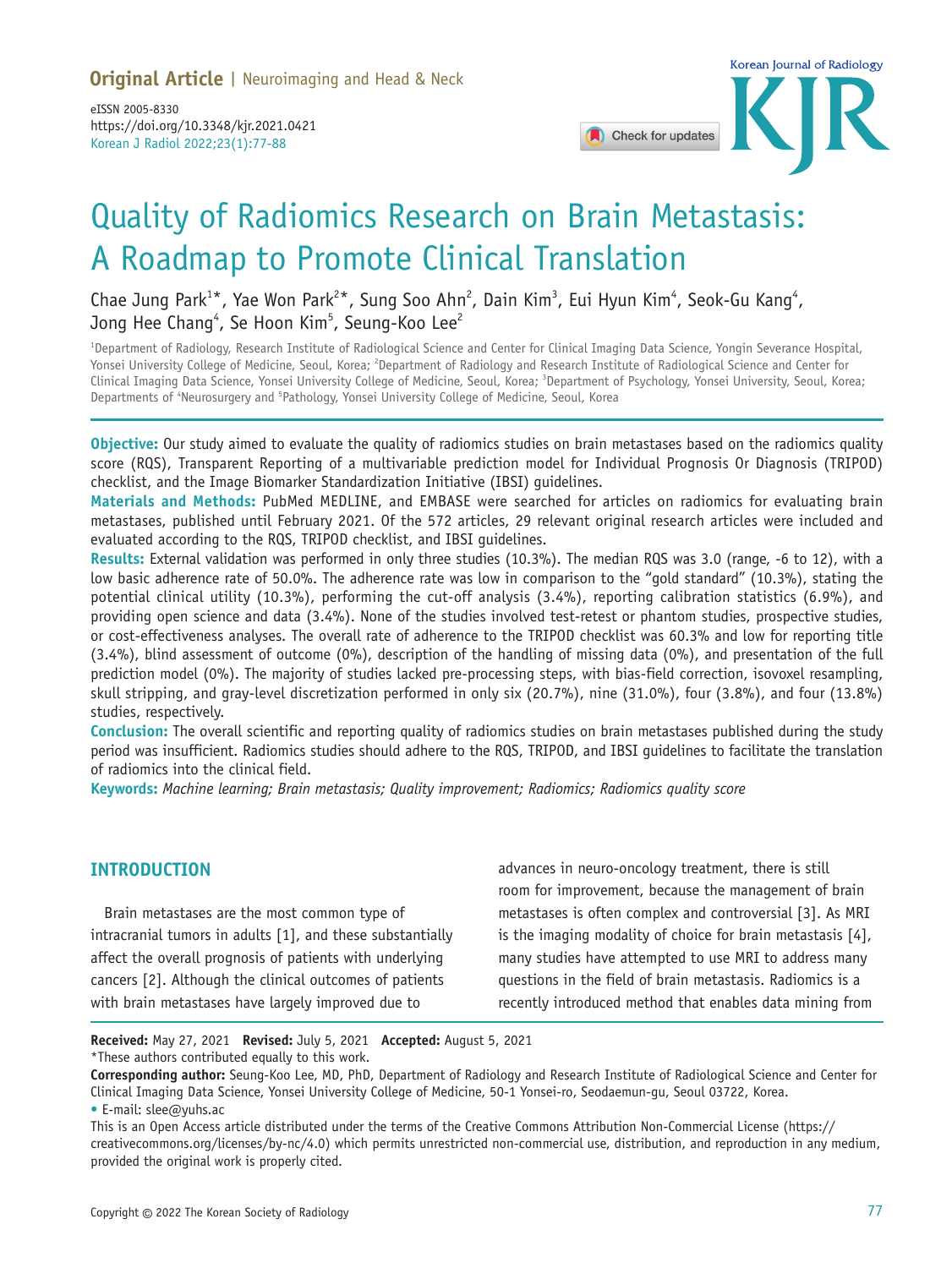# Korean Journal of Radiolom

MRI; therefore, many studies have used MRI with radiomics in patients with brain metastases. As radiomics is more likely to be used with MRI in the field of brain metastases in the near future, it is highly desirable to assess the quality of published studies to evaluate the current status.

Radiomics involves the exploitation of MRI data to extract high-dimensional quantitative imaging features, which can be used to support clinical decision-making [5,6]. Although previous radiomics studies in the field of neurooncology have mainly focused on gliomas [7-12], there has been an increase in the number of studies on brain metastases. Indeed, radiomics studies have demonstrated promising results in the discrimination of brain metastasis from other tumors [13-20], identification of primary tumor types in patients with brain metastases [21-24], prediction of specific genetic mutations [25-29], prediction of survival [30,31], differentiation between radiation necrosis and brain metastasis [32-35], and prediction of outcome after radiosurgery [36-41]. However, such studies on brain metastases are confined within the limits of experimental settings, without translation into real-world clinical settings [42]. To lessen this translational gap, scientific and reporting quality must be high, which will enable a standardized evaluation of performance and increase the reproducibility and clinical utility of radiomics.

The radiomics quality score (RQS) is determined using a scoring system that incorporates the crucial aspects of radiomics studies and assesses their quality [43,44]. The Transparent Reporting of a multivariable prediction model for Individual Prognosis Or Diagnosis (TRIPOD) checklist is also a well-known tool for assessing the quality of prediction models [45]. Additionally, the Image Biomarkers Standardization Initiative (IBSI) provides a comprehensive and detailed review of each mandatory step for radiomics analyses, including nomenclature of radiomics features, general schemes, and datasets for calibration [46]. To the best of our knowledge, no study has evaluated radiomics studies on brain metastases according to the criteria of these three quality assessment tools. Assessing the quality of current radiomics studies on brain metastases may further promote the use of radiomics as a clinical tool. Therefore, in light of the RQS, TRIPOD checklist, and IBSI guidelines, this study aimed to evaluate the quality of radiomics studies that focused on brain metastases.

#### **MATERIALS AND METHODS**

#### **Systematic Search Strategy and Study Selection**

PubMed MEDLINE ( $n = 516$ ) and EMBASE ( $n = 56$ ) databases were searched to collect all original research papers on radiomics analysis published until February 2021, and the following terms were used for the search: ("brain metastasis" OR "brain metastases") AND ("radiomic" OR "radiogenomic" OR "texture"). From a total of 572 papers retrieved using the specified search terms, 39 duplicate articles were removed. Of the remaining articles, 504 were excluded because they were non-radiomics studies ( $n =$ 100), conference abstracts ( $n = 25$ ), not in the field of interest (n = 255), non-human (n = 6), non-brain (n = 20), review articles ( $n = 60$ ), technical notes ( $n = 18$ ), editorial articles ( $n = 1$ ), erratum ( $n = 1$ ), comments ( $n = 5$ ), or case reports ( $n = 11$ ), or included < 50 brain metastases ( $n = 2$ ). Finally, 29 articles were included in the analysis (Fig. 1).

#### **Analysis of Method Quality Based on RQS**

The RQS was determined using 16 items classified into six domains, as reported in previous studies (Supplementary Table 1) [47-49]. Two reviewers (with 8 and 10 years of experiences in neuroradiology) independently evaluated the domain scores of all included articles (Supplement, Radiomics Quality Scoring) after first achieving consensus on the evaluation criteria through discussion. If disagreements occurred between the two reviewers, a final decision was made after a consensus was reached.

Additional discussions were required to reach consensus on the following topics: issues of "validation" (domain 2), "comparison with the gold standard" (domain 3), and "detection and discussion of biologic correlation" (domain 3) (Supplement, Consensus Reached for RQS Scoring) due to the distinct nature of studies on brain metastasis.

#### **Analysis of Reporting Completeness Based on the TRIPOD Checklist**

The TRIPOD checklist, consisting of 37 items in 22 criteria, was applied to each article to determine the completeness of the report [45]. The analysis type of the prediction model was determined as follows: development only, type 1a; development and validation using resampling, type 1b; random split-sample development and validation, type 2a; nonrandom split-sample development and validation, type 2b; development and validation using separate data, type 3; or validation only, type 4. Details of the TRIPOD checklist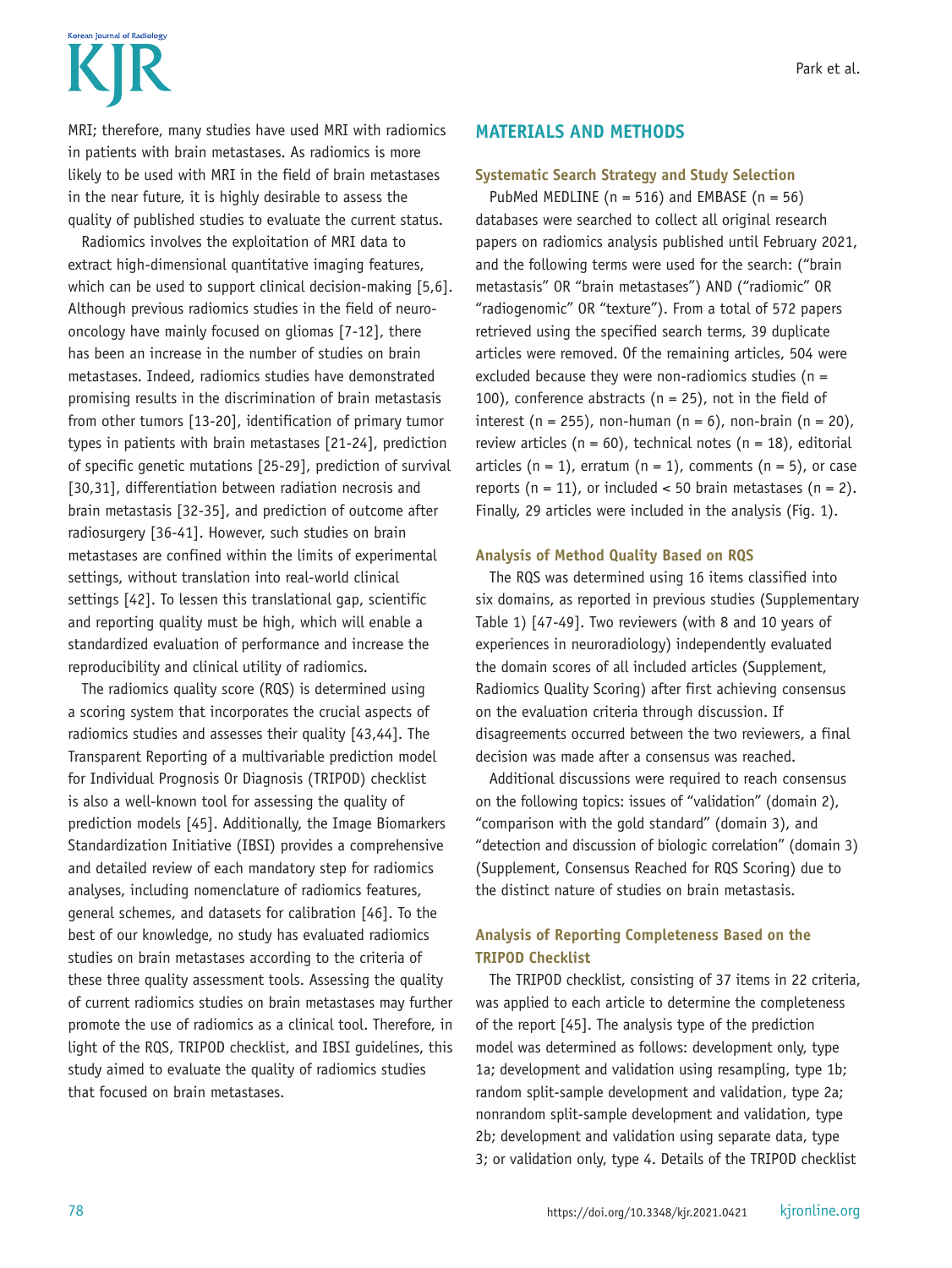

**Fig. 1. Flow chart of the study selection process.**

and data extraction are shown in Supplement (Reporting Completeness Based on TRIPOD Statement).

#### **Reporting of Image Processing and Radiomics Feature Extraction according to the IBSI Guidelines**

The IBSI guidelines provide a total of 76 items for complete reports on image processing and image biomarker extraction (https://ibsi.readthedocs.io/en/latest/04\_ Radiomics\_reporting\_guidelines\_and\_nomenclature. html#reporting-guidelines) [50]. Among these items, the two reviewers evaluated all the journals according to the six items related to the pre-processing: 1) biasfield correction algorithm, 2) isovoxel resampling, 3) skull stripping, 4) gray-level discretization, 5) signal intensity normalization, and 6) use of IBSI guideline-compliant radiomics feature extraction software. These six items were chosen because they are the most commonly performed preprocessing methods in the field of radiomics. In addition, the segmentation method (i.e., manual, semi-automatic, or

automatic segmentation) was retrieved from each journal. Evaluations were discussed to reach a consensus. The detailed assessment criteria for each item are described in Supplement (Assessment of pre-processing steps according to the IBSI guidelines).

#### **Statistical Analysis**

All statistical analyses were performed using R software (version 4.0.2; R Foundation for Statistical Computing).

In total, 29 articles were reviewed. In the cases where a score of one point per item was obtained, the study was considered to have basic adherence to each item of the RQS, TRIPOD checklist, or IBSI guideline. The basic adherence rate (%) was calculated as the proportion of the number of articles with basic adherence to the total number of articles. Sixteen items of the RQS were scored. The RQS for each item was reported as the median and range values. The percentage of the ideal score (%) was calculated as the ratio of the mean score to the ideal score for each item, and

**Korean Journal of Radiology**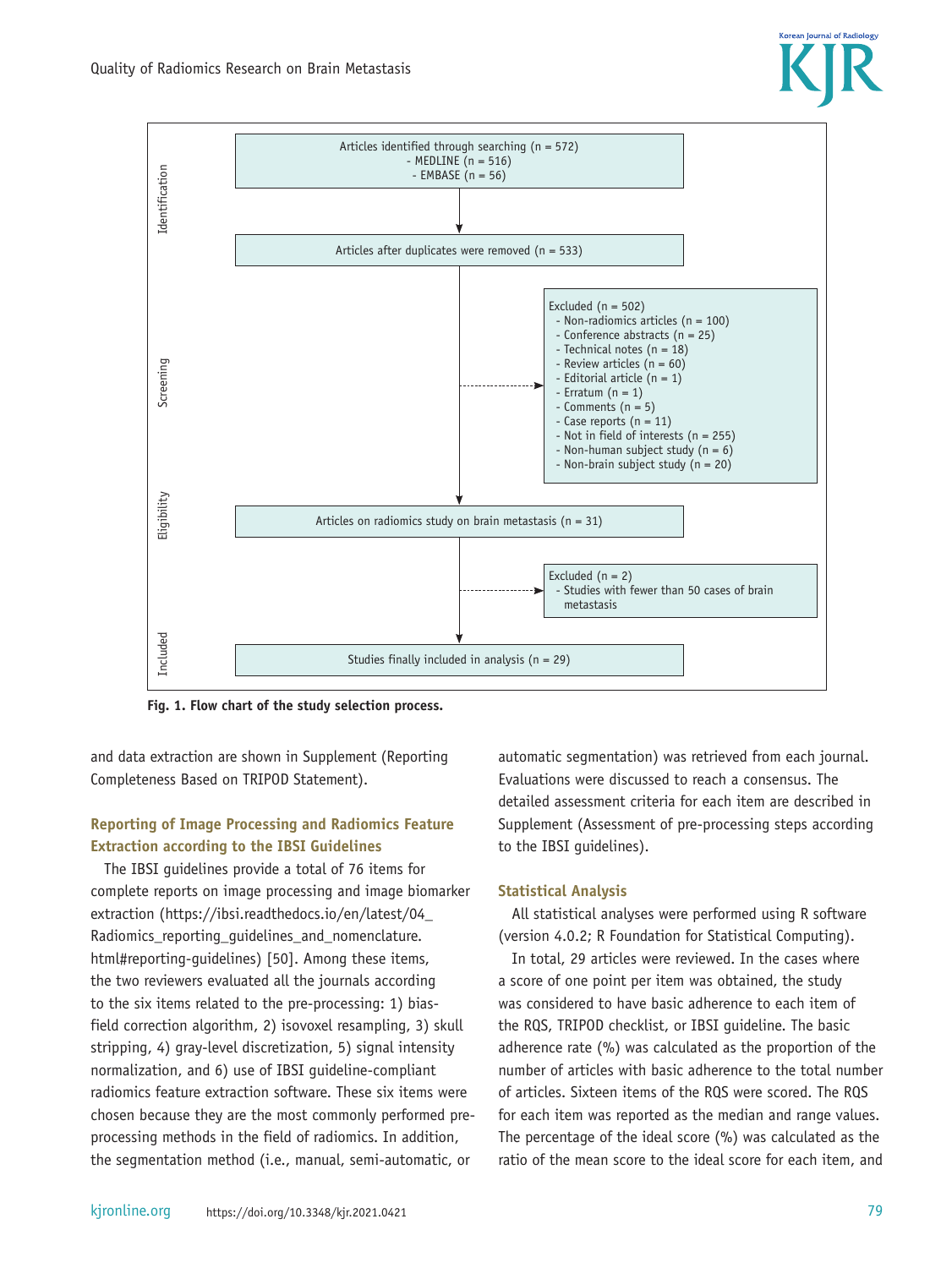Korean Journal of Radiolom

the total RQS (-8 to 36) was calculated for all articles. A total of 35 items on the TRIPOD checklist was scored. When calculating the overall adherence rate, validation items (10c, 10e, 12, 13, 17, and 19a) and "if done" items (5c and 11) were excluded from both the denominator and numerator. Seven items from the IBSI guidelines are scored.

#### **RESULTS**

#### **Characteristics of Radiomics Studies on Brain Metastasis**

The characteristics of the 29 included radiomics studies [13,15-19,22,24-26,28-33,35,37-40,51] are documented in Table 1. In the included studies, the median number of patients included was 77 (range, 24–439). The types of journals were clinical journals (7, 24.1%), imaging journals (18, 62.1%), and computer/neuroscience journals (4, 13.8%). Radiomics studies were either diagnostic (21, 72.4%) or prognostic (8, 27.6%). Except for eight prognostic studies covering prediction of survival and prediction of outcome after radiosurgery, all other studies were diagnostic. Detailed characteristics of the included studies are presented in Supplementary Table 2.

Except for one study using positron emission tomography, 28 studies used MRI. Twenty-three (79.3%) studies used conventional images for feature extraction, and five (17.2%) used additional advanced images. Most studies performed manual segmentation (62.1%). Only three studies performed an external validation. Multiple brain metastases (> 1 lesion per patient) were included in the dataset of 20 studies (69.0%). Among them, seven studies demonstrated the statistical analysis that was relevant to the handling of cluster-correlated data. In three studies, patients with multiple metastases were assigned to the validation set or the training set to prevent bias from cluster correlation [18,22,31]. Correction for false discovery rate [30], correlation tests between the features [24,27], and marginal proportional-hazards models were used for multiple lesions within the same patient [40]. In the remaining nine studies, only one lesion per patient constituted the dataset.

#### **Rate of Basic Adherence to the Reporting Quality according to the Six Key Domains**

The rate of basic adherence to reporting quality for the 16 items (six domains) of the RQS is documented in Table 2. In terms of domain 1, 20 studies (69.0%) included welldocumented image protocols. Nine studies (31.0%) involved multiple segmentations performed by different readers to

|  |  |  | Table 1. Characteristics of the 29 Included Radiomics Studies |  |  |  |  |  |
|--|--|--|---------------------------------------------------------------|--|--|--|--|--|
|--|--|--|---------------------------------------------------------------|--|--|--|--|--|

| <b>Article Characteristics</b>                                                   | Data        |  |  |  |
|----------------------------------------------------------------------------------|-------------|--|--|--|
| No. of patients, median (range)                                                  | 77 (24-439) |  |  |  |
| Journal type                                                                     |             |  |  |  |
| Clinical journal                                                                 | 7(24.1)     |  |  |  |
| Imaging journal                                                                  | 18 (62.1)   |  |  |  |
| Computer science/neuroscience journal                                            | 4(13.8)     |  |  |  |
| <b>Biomarker</b>                                                                 |             |  |  |  |
| Diagnostic                                                                       | 21 (72.4)   |  |  |  |
| Predictive                                                                       | 0(0.0)      |  |  |  |
| Prognostic                                                                       | 8(27.6)     |  |  |  |
| Topics in brain metastasis                                                       |             |  |  |  |
| Differentiation of brain metastasis and<br>other brain tumors                    | 8(27.6)     |  |  |  |
| Differentiation of brain metastasis and<br>radiation necrosis after radiosurgery | 4(13.8)     |  |  |  |
| Prediction of primary tumor type in patients<br>with brain metastasis            | 4(13.8)     |  |  |  |
| Prediction of specific gene mutations<br>in patients with brain metastasis       | 5(17.2)     |  |  |  |
| Prediction of outcome of radiosurgery<br>in patients with brain metastasis       | 6(20.7)     |  |  |  |
| Prediction of survival in patients with brain<br>metastasis                      | 2(6.9)      |  |  |  |
| Sequence used for feature extraction*                                            |             |  |  |  |
| Conventional images                                                              | 23 (82.1)   |  |  |  |
| Advanced images (diffusion-weighted image<br>or diffusion tensor image)          | 5(17.9)     |  |  |  |
| Segmentation method                                                              |             |  |  |  |
| Automatic                                                                        | 1(3.4)      |  |  |  |
| Semi-automatic                                                                   | 9(31.0)     |  |  |  |
| Manual                                                                           | 18 (62.1)   |  |  |  |
| Both automatic and manual                                                        | 1(3.4)      |  |  |  |
| <b>External validation</b>                                                       |             |  |  |  |
| Performed                                                                        | 3(10.3)     |  |  |  |
| Not performed                                                                    | 26 (89.7)   |  |  |  |
| Magnetic field strength (Tesla)*                                                 |             |  |  |  |
| $1.5$ T                                                                          | 10(35.7)    |  |  |  |
| 3T                                                                               | 11 (39.3)   |  |  |  |
| 1.5T & 3T                                                                        | 6(21.4)     |  |  |  |
| Not illustrated                                                                  | 1(3.6)      |  |  |  |

Data are the number of studies with a percentage in parentheses unless specified otherwise. \*Relevant for 28 radiomics studies that used MRI except for one study that used PET.

evaluate segmentation reliability [14-17,23,26,29,35,40]. No study has used a test-retest approach or a phantom study.

In terms of domain 2, 24 studies (82.8%) performed feature reduction or adjustment for multiple tests. Ten studies (34.5%) performed validation using a dataset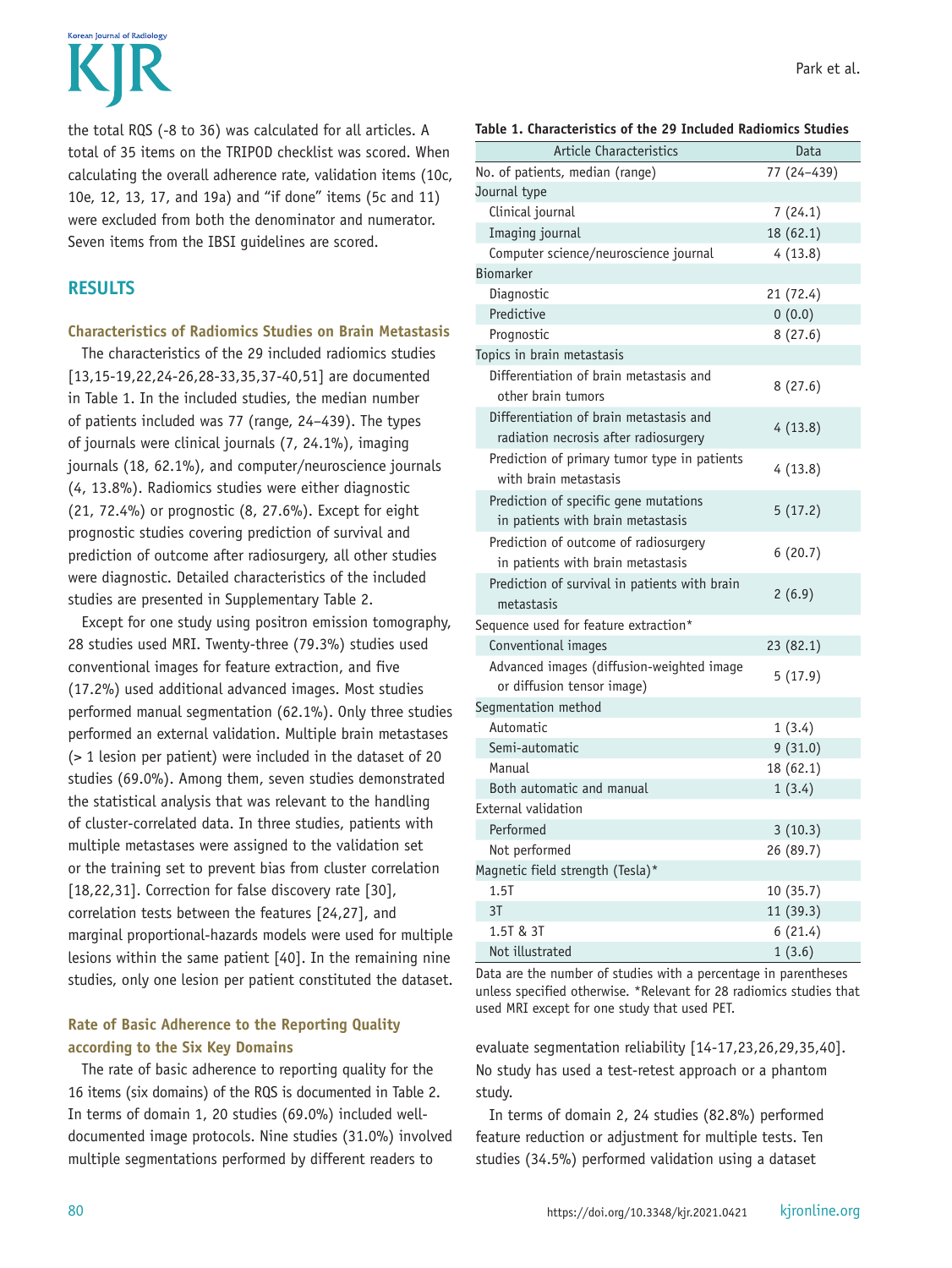#### **Table 2. Radiomics Quality Score according to the Six Key Domains**

|                                                                      | <b>Basic Adherence</b> | Median     | Percentage of the           |
|----------------------------------------------------------------------|------------------------|------------|-----------------------------|
|                                                                      | Rate $(\%)^*$          | (Range)    | Ideal Score $(%)^{\dagger}$ |
| Total 16 items (ideal score 36)                                      | 50.0                   | $3(-6-12)$ | 9.6(3.4)                    |
| Domain 1: protocol quality and stability in image and                |                        |            |                             |
| segmentation (0 to 5 points)                                         | 69.0 (20)              | $1(0-2)$   | 20.0(1.0)                   |
| Protocol quality (2 points)                                          | 76.0(19)               | $1(0-1)$   | 34.5(0.7)                   |
| Multiple segmentations (1 point)                                     | 16.0(4)                | $0(0-1)$   | 31.0(0.3)                   |
| Test-retest (1 point)                                                | 0(0)                   | $0(0-0)$   | 0(0)                        |
| Phantom study (1 point)                                              | 0(0)                   | $0(0-0)$   | 0(0)                        |
| Domain 2: feature selection and validation (-8 to 8 points)          | 82.8 (24)              | $-2(-8-6)$ | $-4.3$ $(-0.3)$             |
| Feature reduction or adjustment of multiple testing (-3 or 3 points) | 82.8 (24)              | $3(-3-3)$  | 65.5(2.0)                   |
| Validation (-5, 2, 3, 4, or 5 points)                                | 37.9(11)               | $-5(-5-3)$ | $-46.2$ $(-2.3)$            |
| Domain 3: biologic/clinical validation and utility (0 to 6 points)   | 55.2(16)               | $1(0-4)$   | 16.7(1.0)                   |
| Non-radiomics features (1 point)                                     | 44.8(13)               | $0(0-1)$   | 44.8(0.4)                   |
| Biologic correlations (1 point)                                      | 13.8(4)                | $0(0-1)$   | 13.8(0.1)                   |
| Comparison to "gold standard" (2 points)                             | 10.3(3)                | $0(0-2)$   | 8.6(0.2)                    |
| Potential clinical utility (2 points)                                | 10.3(3)                | $0(0-2)$   | 10.3(0.2)                   |
| Domain 4: model performance index (0 to 5 points)                    | 89.7 (26)              | $2(0-4)$   | 35.2(1.8)                   |
| Cut-off analysis (1 point)                                           | 3.4(1)                 | $0(0-1)$   | 3.4(0.0)                    |
| Discrimination statistics (2 points)                                 | 89.7 (26)              | $2(0-2)$   | 81.0(1.6)                   |
| Calibration statistics (2 points)                                    | 6.9(2)                 | $0(0-2)$   | 5.2(0.1)                    |
| Domain 5: high level of evidence (0 to 8 points)                     | 0(0)                   | $0(0-0)$   | 0(0)                        |
| Prospective study (7 points)                                         | 0(0)                   | $0(0-0)$   | 0(0)                        |
| Cost-effectiveness analysis (1 point)                                | 0(0)                   | $0(0-0)$   | 0(0)                        |
| Domain 6: open science and data (0 to 4 points)                      | 3.4(1)                 | $0(0-1)$   | 0.9(0.0)                    |

\*Numbers in parentheses are the number of studies, † Numbers in parentheses are the mean values.

obtained from the same institution, gaining two points [13,15,17,22,27,29-32,38]. One study (3.4%) performed validation using a dataset from another institute, earning three points [14]. In the remaining 18 studies (36%), validation was missing.

For domain 3, 13 studies (44.8%) performed multivariate analyses with non-radiomics features. Four studies (13.8%) earned 1 point each for using biological correlation components [23,29,33,41]. Only three studies (10.3%) compared radiomics-based methods with the "gold standard" method (e.g., neuroradiologists' decision to distinguish brain metastasis from other tumors) [14,17,20]. Three studies (10.3%) provided potential applications of radiomics for the prediction of mutation status or progression-free survival through decision curve analysis or nomograms [26,31,41].

In terms of domain 4, only one study (3.4%) performed a cut-off analysis to stratify patients with significantly different progression-free survival [31]. Among the 26 studies (90.0%) that used discrimination statistics or a resampling method, 21 studies (80.8%) used both

discrimination statistics and a resampling method [13- 17,22-29,31-33,35,37-40]. Only two studies (6.9%) used calibration statistics with statistical significance [31,41], with only one study also applying a resampling method [41].

In terms of domain 5, none of the studies were prospective or executed a cost-effectiveness analysis. For domain 6, only one study (3.4%) made the code publicly available, which defined image pre-processing and feature extraction.

#### **Assessment of the RQS**

The median RQS for the 25 radiomics studies was 3.0 (range, -6 to 12). The mean score was 3.4, which was 9.6% of the ideal score (Table 2, Fig. 2). When considering each domain, the mean score and percentage of the ideal score were the lowest in domain 2 (feature selection and validation) and highest in domain 4 (model performance). Among the six domains, domains 5 (high level of evidence) and 6 (open science and data) had mean scores of 0 and 0.03, respectively. In five studies (17.2%), neither feature selection nor validation was performed [19-21,34,41].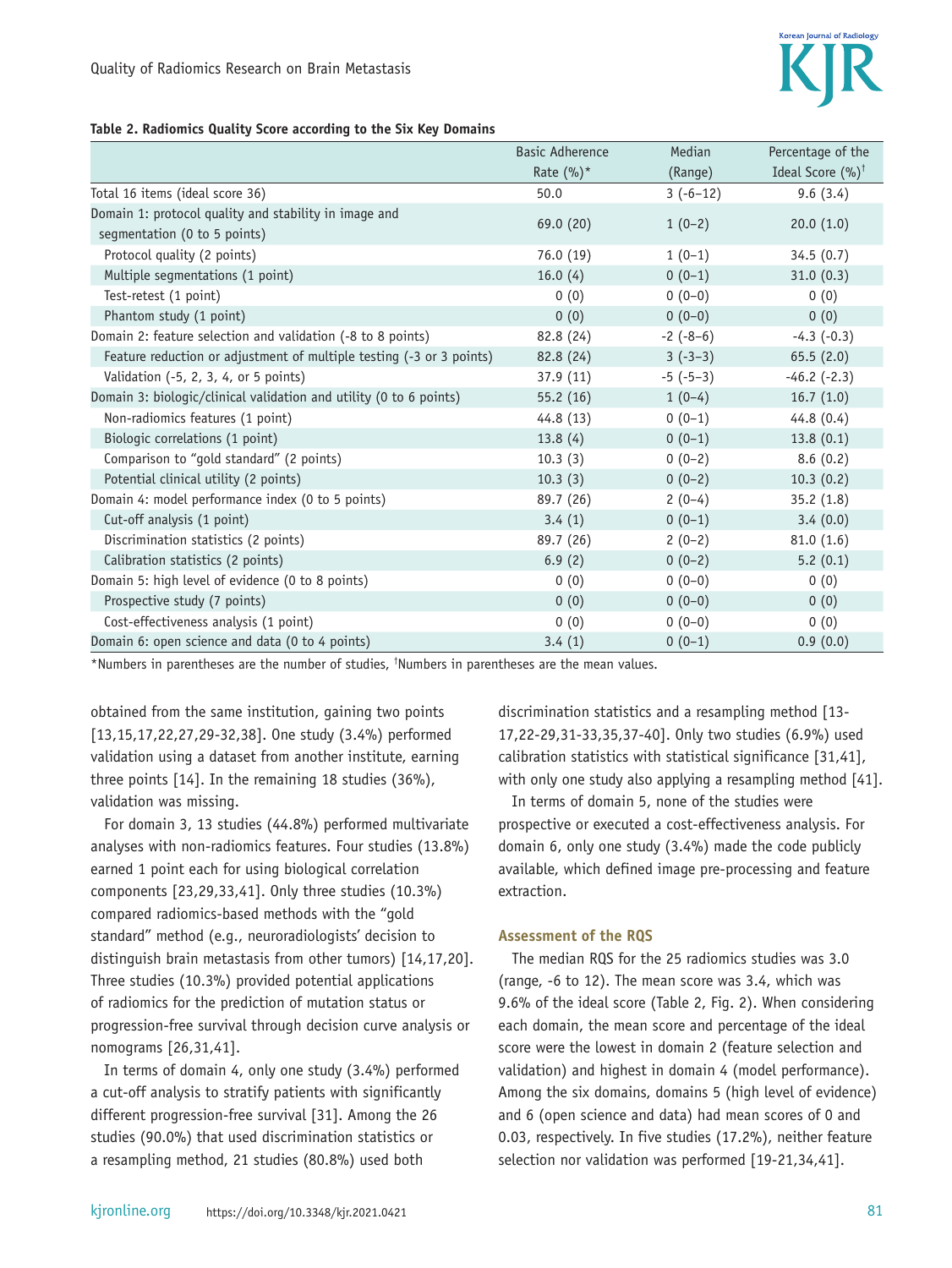



Fig. 2. RQS assessment results according to the six key domains. RQS = radiomics quality score

## **Completeness of Reporting a Radiomics-Based Multivariable Prediction Model Using the TRIPOD Checklist**

Of the 35 items in the TRIPOD checklist, the mean number of items reported  $\pm$  standard deviation was 17.2  $\pm$  3.8 (range, 6–26). When we excluded "if relevant" and "if done" (item 5c) items from both the numerator and denominator, the adherence rate to this checklist was 60.3%. The adherence rates to each TRIPOD checklist are shown in Table 3.

# **Reporting of Image Pre-Processing and Radiomics Feature Extraction according to the IBSI Guidelines**

Among the 29 studies, 20 (69.0%) performed signal intensity normalization. Only six studies (20.7%) performed bias-field correction (five performed N4 bias correction while one performed N3 bias correction), and nine (31.0%) performed isovoxel resampling, four (13.8%) performed skull stripping, and four (13.8%) performed gray-level discretization (Table 4, Fig. 3). The software used for the extraction of radiomics features included Pyradiomics (27.6%), Matlab (27.6%), LIFEx (13.8%), IBEX (6.9%), and others (13.8%). Two studies (6.9%) did not mention the software used. Among these, Pyradiomics and LIFEx adhered to the IBSI guidelines (Table 4, Fig. 3).

# **DISCUSSION**

In this study, radiomics studies on brain metastasis were evaluated with respect to scientific and reporting quality. Overall, the scientific and reporting quality of radiomics studies on brain metastases was suboptimal, with a low overall adherence rate for the RQS (50.0%) and TRIPOD checklist (60.3%) items. Only three studies performed external validation, indicating that most of the studies lacked generalizability. According to the RQS, none of the studies involved test-retest or phantom studies, prospective studies, or cost-effectiveness analyses. The majority of the studies did not address biologic correlations, compare radiomics-based methods to the gold standard method, state the potential clinical utility, perform cut-off analysis or calibration statistics, and provide open science and data. According to the TRIPOD checklist, the majority of studies did not report the title adequately. No study has described the blind assessment of outcomes and handling of missing data or presented a full prediction model. The detailed preprocessing steps were missing in most of the studies.

The basic adherence rate to the RQS items was low (50.0%). Specifically, the evaluation of feature robustness was insufficient, with only a few studies performing multiple segmentations, while no studies performed phantom studies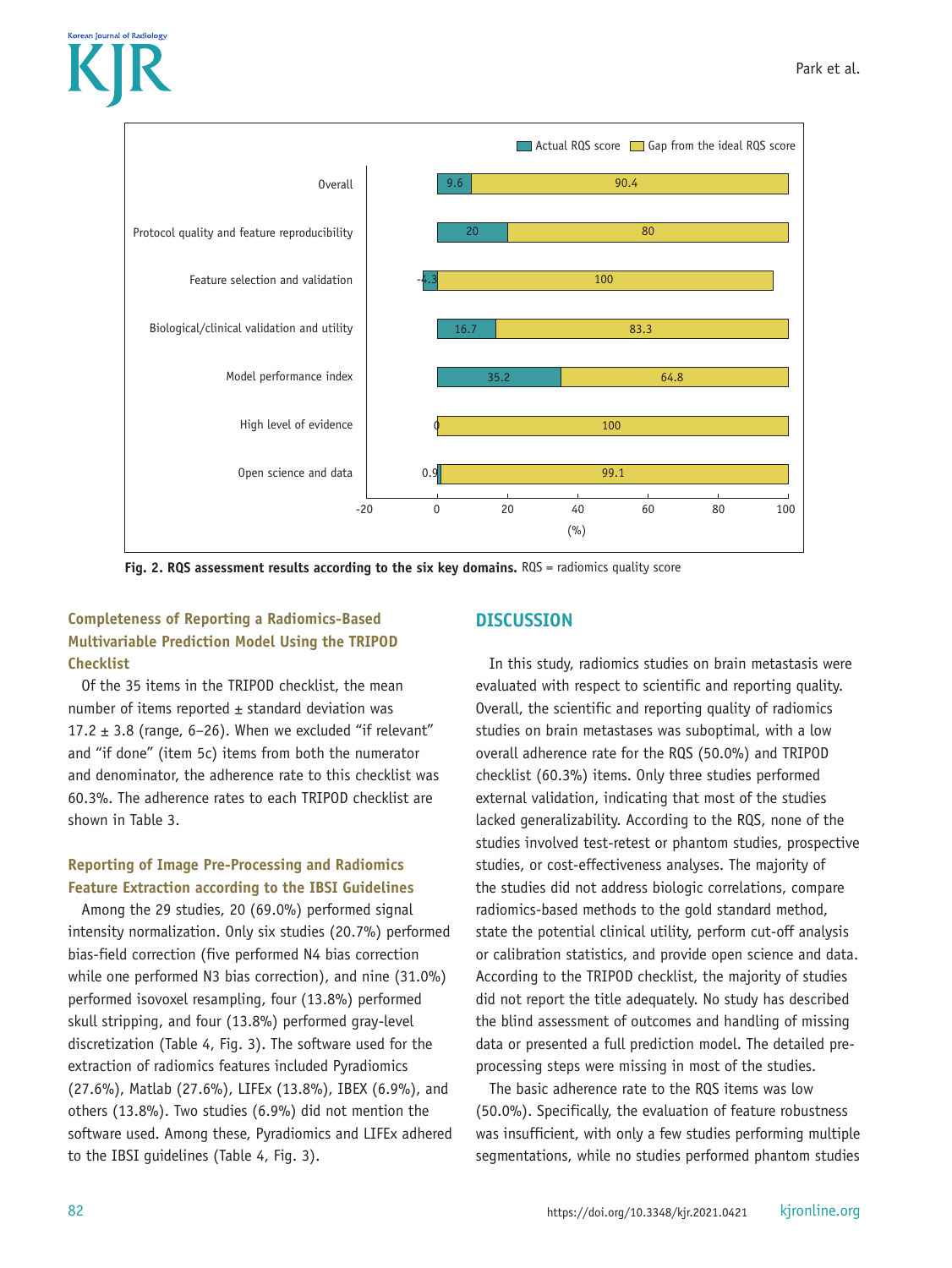| kjronline.org |
|---------------|
|               |
|               |

| <b>COMPARY SERVIT SUSSIGN OF THE SERVITOR COMPARY OF THE SUBSIGNER COMPARY OF THE SUBSIGNER OF THE SUBSIGNER OF THE SUBSIGNER OF THE SUBSIGNER OF THE SUBSIGNER OF THE SUBSIGNER OF THE SUBSIGNER OF THE SUBSIGNER OF THE SUBSIG</b><br>と 10 2011年12月 |         |
|-------------------------------------------------------------------------------------------------------------------------------------------------------------------------------------------------------------------------------------------------------|---------|
| Total (35 Items,                                                                                                                                                                                                                                      | Data (% |
| ì<br>$\mathbf{I}$<br>้ง                                                                                                                                                                                                                               |         |

|                                                              | Items)<br>(35)<br><b>Total</b>                                                                                                                               | Data (%)                               |
|--------------------------------------------------------------|--------------------------------------------------------------------------------------------------------------------------------------------------------------|----------------------------------------|
| Title and abstract ( $n = 29$ )                              |                                                                                                                                                              |                                        |
| Title                                                        | 1. Identify developing/validating a model, target population, and the outcome                                                                                | 1(3.4)                                 |
| Abstract                                                     | 2. Provide a summary of objectives, study design, setting, participants, sample size, predictors, outcome, statistical analysis,<br>results, and conclusions | 23(79.3)                               |
| Introduction $(n = 29)$                                      |                                                                                                                                                              |                                        |
| Background and objectives                                    | context and rationale for developing/validating the model<br>3a. Explain the medical                                                                         | 26 (89.7)                              |
|                                                              | 3b. Specify the objectives, including whether the study describes the development/validation of the model or both                                            | 24 (82.8)                              |
| Methods ( $n = 29$ except for item 5c, for which $n = 12$ )  |                                                                                                                                                              |                                        |
| Source of data                                               | 4a. Describe the study design or source of data (randomized trial, cohort, or registry data)                                                                 | 26 (89.7)                              |
|                                                              | 4b. Specify the key dates                                                                                                                                    | 25 (86.2)                              |
| Participants                                                 | 5a. Specify key elements of the study setting including number and location of centers                                                                       | 4(13.8)                                |
|                                                              | 5b. Describe eligibility criteria for participants (inclusion and exclusion criteria)                                                                        | 22(75.9)                               |
|                                                              | 5c. Give details of treatment received, if relevant (n = 12)                                                                                                 | 9 out of 12                            |
| Outcome                                                      | 6a. Clearly define the outcome, including how and when assessed                                                                                              | 20 (69.0)                              |
|                                                              | 6b. Report any actions to blind assessment of the outcome                                                                                                    | $\begin{pmatrix} 0 \\ 0 \end{pmatrix}$ |
| Predictors                                                   | 7a. Clearly define all predictors, including how and when assessed                                                                                           | 28 (96.6)                              |
|                                                              | 7b. Report any actions to blind assessment of predictors for the outcome and other predictors                                                                | 7(24.1)                                |
| Sample size                                                  | 8. Explain how the study size was arrived at                                                                                                                 | 11(37.9)                               |
| Missing data                                                 | data were handled with details of any imputation method<br>9. Describe how missing                                                                           | (0)                                    |
| Statistical analysis methods                                 | 10a. Describe how predictors were handled                                                                                                                    | 29 (100)                               |
|                                                              | 10b. Specify type of model, all model-building procedures (any predictor selection), and method for internal validation                                      | 27(93.1)                               |
|                                                              | 10d. Specify all measures used to assess model performance and if relevant, to compare multiple models (discrimination and calibration)                      | 26 (89.7)                              |
| Risk groups                                                  | 11. Provide details on how risk groups were created, if done                                                                                                 | 3(10.3)                                |
| Results ( $n = 29$ except for item 14b, for which $n = 20$ ) |                                                                                                                                                              |                                        |
| Participants                                                 | 13a. Describe the flow of participants, including the number of participants with and without the outcome. A diagram may be helpful                          | 10(34.5)                               |
|                                                              | 13b. Describe the characteristics of the participants, including the number of participants with missing data for predictors and outcome                     | 21(72.4)                               |
| Model development                                            | 14a. Specify the number of participants and outcome events in each analysis                                                                                  | 26 (89.7)                              |
|                                                              | 14b. Report the unadjusted association between each candidate predictor and outcome, if done (yes or no, $n = 20$ )                                          | 13(44.8)                               |
| Model specification                                          | 15a. Present the full prediction model to allow predictions for individuals (regression coefficients, intercept)                                             | (0)                                    |
|                                                              | use the prediction model (nomogram, calculator, etc.)<br>15b. Explain how to the                                                                             | 3(10.3)                                |
| Model performance                                            | measures (with confidence intervals) for the prediction model<br>16. Report performance                                                                      | 22 (75.9)                              |



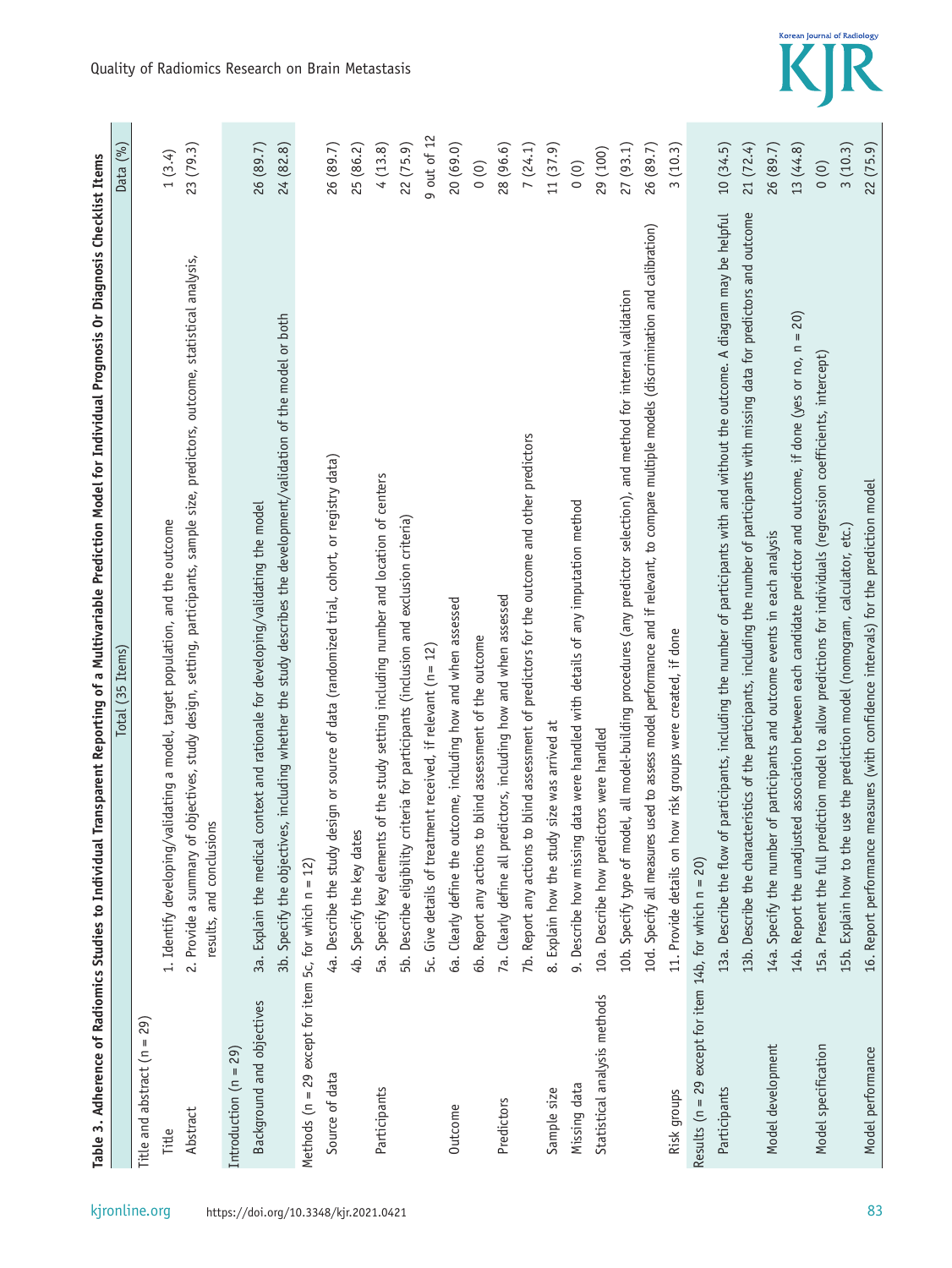| (Continued)                             |                                                                                                                                                                                                                                                                   |                                        |
|-----------------------------------------|-------------------------------------------------------------------------------------------------------------------------------------------------------------------------------------------------------------------------------------------------------------------|----------------------------------------|
|                                         | Total (35 Items)                                                                                                                                                                                                                                                  | Data (%)                               |
| Discussion                              |                                                                                                                                                                                                                                                                   |                                        |
| Limitations                             | of the study<br>18. Discuss any limitations                                                                                                                                                                                                                       | 26 (89.7)                              |
| Interpretation                          | 19b. Give an overall interpretation of the results                                                                                                                                                                                                                | 28 (96.6)                              |
| Implications                            | 20. Discuss the potential clinical use of the model and implications for future research                                                                                                                                                                          | 24 (82.8)                              |
| Methods-statistical<br>analysis methods | 10c. Methods-Statistical analysis methods: describe how the predictions were calculated<br>10e. Describe any model updating (recalibration), if done (n = 0)<br>For validation (types 2a, 2b, 3, and 4) ( $n = 7$ except for items 10e and17, for which $n = 0$ ) | 6(85.7)<br>(0)                         |
| Methods                                 | 12. Identify any differences from the development data in setting, eligibility criteria, outcome, and predictors                                                                                                                                                  | 4(57.1)                                |
| Results                                 | 13c. Show a comparison with the development data of the distribution of important variables                                                                                                                                                                       | 4(57.1)                                |
| Results-model updating                  | any model updating, if done $(n = 0)$<br>17. Report the results from                                                                                                                                                                                              | $\begin{pmatrix} 0 \\ 0 \end{pmatrix}$ |
| Discussion-interpretation               | 19a. Discuss the results with reference to performance in the development data and any other validation data                                                                                                                                                      | 2(28.6)                                |
| Data are the number of studies.         |                                                                                                                                                                                                                                                                   |                                        |

**Korean Journal of Radiolom** 

| Table 4. Quality of Image Processing and Radiomics Feature         |
|--------------------------------------------------------------------|
| <b>Extraction according to the Image Biomarker Standardization</b> |
| Initiative Guidelines                                              |

| Pre-Processing Performed        | Number of Studies (%) |
|---------------------------------|-----------------------|
| Bias-field correction           | $6(20.7)^*$           |
| Isovoxel resampling             | 9(31.0)               |
| Skull stripping                 | 4(13.8)               |
| Gray-level discretization       | 4(13.8)               |
| Signal intensity normalization  | 20(69.0)              |
| Software for feature extraction |                       |
| Pyradiomics                     | 9(31.0)               |
| Matlab                          | 8(27.6)               |
| <b>LIFEx</b>                    | 4(13.8)               |
| <b>IBEX</b>                     | 2(6.9)                |
| <b>Others</b>                   | 4(13.8)               |
| N/A                             | 2(6.9)                |

\*One study performed N3 bias correction, and the remaining five studies performed N4 bias correction.  $N/A = \text{not available}$ 

or collected images at multiple time points. A considerable proportion of the studies executed feature extraction, which is essential to avoid overfitting [52]. However, only three studies performed external validation, whereas 18 studies did not perform validation at all. As validation is the key process to allow radiomics to be integrated as a reliable tool for clinical practice, future radiomics studies should include a validation step. Most studies did not describe biological correlations or comparisons with the gold standard. However, there are no established gold standards for the prediction of outcomes following radiosurgery or prediction of primary tumor types, except for pathologic confirmation, which inevitably decreases the adherence rate. Few studies have provided the potential clinical utility of radiomics and made the code publicly available. None of the studies were prospective and performed cut-off analysis, calibration statistics, and cost-effectiveness analysis, resulting in low adherence rates. Thus, the quality of radiomics studies on brain metastases has the potential to improve several categories of RQS.

In the reporting of radiomics studies according to the TRIPOD checklist, there were several highly problematic items. Only one study included the terms "development" and "validation" with the target population and outcome mentioned in the title. Similarly, most of the studies lacked the description of "development" and "validation" in the abstract and did not describe the specific study design. None of the studies reported handling of missing data. Furthermore, only a few studies reported their actions for blind assessment of predictors. These results of suboptimal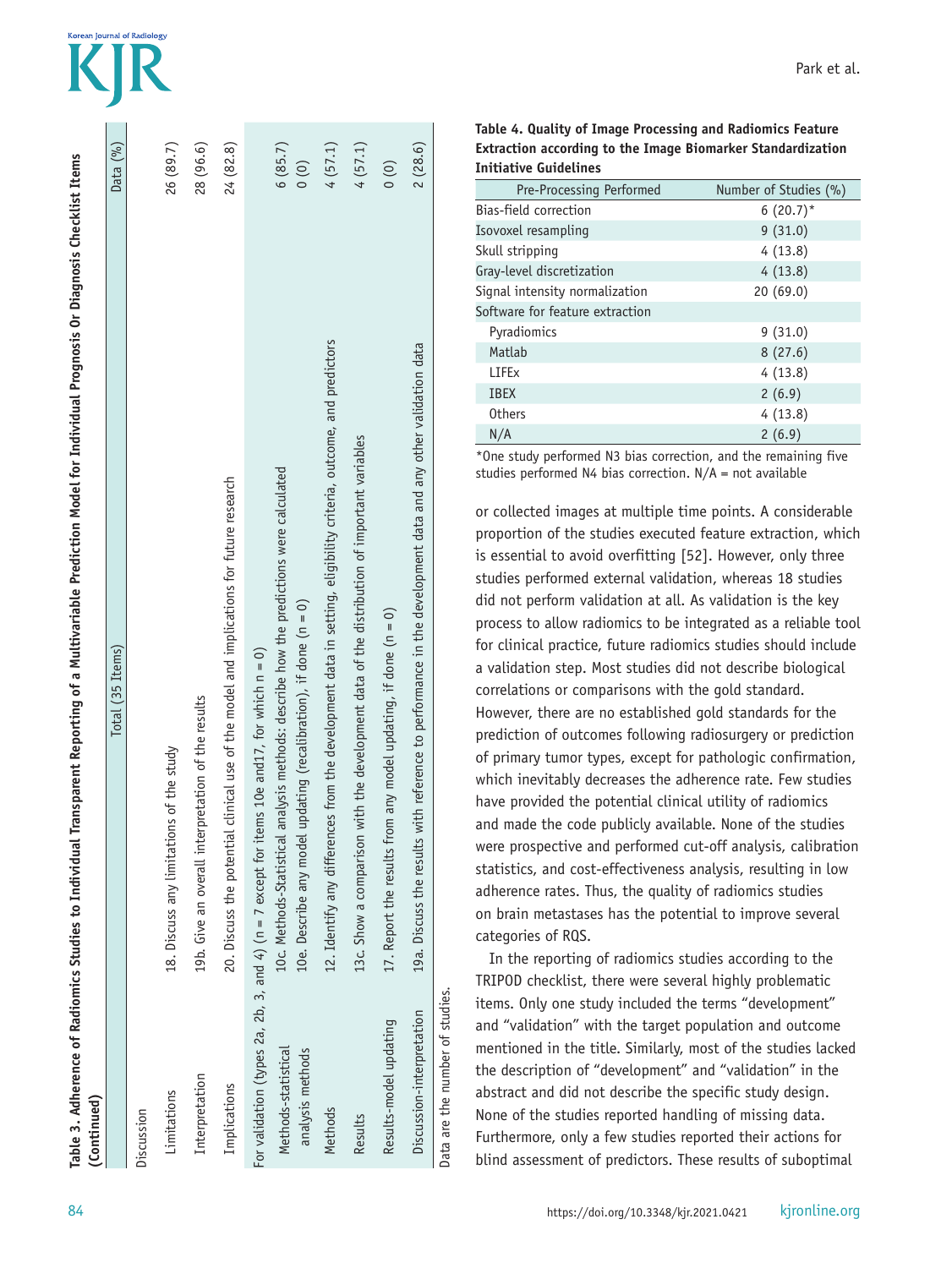



**Fig. 3. Reporting of image pre-processing and radiomics feature extraction according to Image Biomarker Standardization Initiative.** N/A = not available

reporting are in line with those of previous studies that investigated multivariable prediction model studies and oncologic studies according to TRIPOD [47,53]. Meanwhile, since the current TRIPOD checklists focus on regressionbased prediction model approaches, several studies that were irrelevant to the regression analyses were not applicable to the assessment of TRIPOD. Specifically, the checklists associated with model development and specification are based on regression analyses. The use of TRIPOD in artificial intelligence and machine learning (ML) studies is limited, as these studies frequently did not entail regression analyses [54]. Therefore, the development of a new version of the TRIPOD statement specific to ML (TRIPOD-ML) is currently in progress, focusing on ML prediction algorithms and building an established methodology for prediction research [54].

Adherence to the nomenclature of standard radiomics features and calculations described by the IBSI are important for improving the reproducibility of studies [52,55]. However, only a few studies have reported the quality of radiomics studies that assessed adherence to the IBSI of each journal [44,56]. In our study, we focused on the pre-processing steps in IBSI and reported the number of published radiomics studies on brain metastases following the guidelines. Bias-field correction aims to reduce lowfrequency intensity nonuniformity [57], while isotropic resampling reduces directional biases [58] and gray-level

discretization cluster pixels according to intensity values to enhance feature reproducibility [59]. Image intensity normalization is also a necessary step in increasing repeatability [60]. However, the majority of the studies did not execute all pre-processing steps and only performed a few. Radiomics studies on brain metastases should focus on pre-processing, which will increase the reproducibility of radiomics features.

Among the 20 studies that enrolled multiple brain metastases of more than one lesion per patient to constitute the dataset, only seven studies demonstrated the statistical analysis relevant to the handling of clustercorrelated data. Assignment of the respective metastases either to the validation set or to the training set for patients with multiple metastases was most frequently used to avoid bias from cluster correlation. As brain metastases tend to be multiple and multiple lesions from one patient may correlate with each other, specific considerations in the statistical analysis should be considered in future studies.

Our study had several limitations. First, the sample size was relatively small. Second, radiomics is still a developing imaging biomarker, and the suggested RQS and TRIPOD criteria may be too idealistic and strict. Phantom studies and multiple imaging acquisitions have rarely been applied to real-world practice. Additionally, it may be too extensive to provide the whole unadjusted association between each candidate predictor and outcome and the full prediction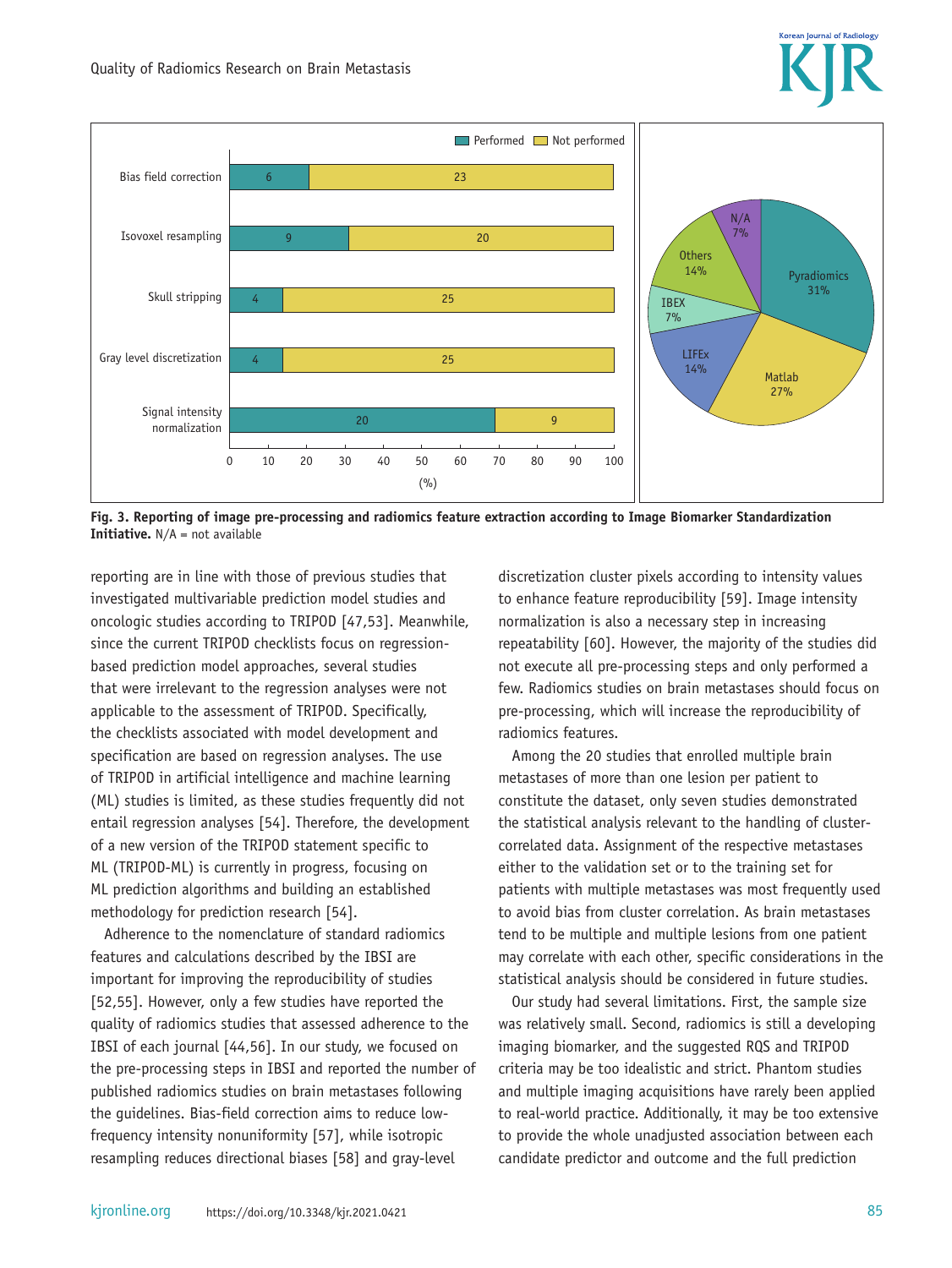

model. However, considering these details is necessary to improve the scientific and reporting quality of radiomics to enable the clinical translation of radiomics in the future.

In conclusion, the overall scientific and reporting quality of radiomics studies on brain metastases published during the study period was insufficient, and this low quality may hamper the use of radiomics in the clinical field. The RQS, TRIPOD checklist, and IBSI guidelines should be adhered to make radiomics a more robust decision-making tool in clinical practice.

## **Supplement**

The Supplement is available with this article at https://doi.org/10.3348/kjr.2021.0421.

#### Availability of Data and Material

The datasets generated or analyzed during the study are available from the corresponding author on reasonable request.

#### Conflicts of Interest

The authors have no potential conflicts of interest to disclose.

#### Author Contributions

Conceptualization: Yae Won Park, Seung-Koo Lee. Data curation: Chae Jung Park, Sung Soo Ahn. Formal analysis: Chae Jung Park, Dain Kim. Funding acquisition: Yae Won Park, Eui Hyun Kim, Seok-Gu Kang. Investigation: Yae Won Park, Jong Hee Chang, Se Hoon Kim. Methodology: Jong Hee Chang, Seung-Koo Lee. Project administration: Se Hoon Kim, Seung-Koo Lee. Resources: Jong Hee Chang, Se Hoon Kim. Software: Chae Jung Park, Dain Kim. Supervision: Yae Won Park, Sung Soo Ahn, Seung-Koo Lee. Validation: Dain Kim, Eui Hyun Kim, Seok-Gu Kang. Visualization: Sung Soo Ahn, Seung-Koo Lee. Writing—original draft: Chae Jung Park, Yae Won Park. Writing—review & editing: Chae Jung Park, Yae Won Park, Sung Soo Ahn.

#### ORCID iDs

Chae Jung Park https://orcid.org/0000-0002-5567-8658 Yae Won Park https://orcid.org/0000-0001-8907-5401 Sung Soo Ahn https://orcid.org/0000-0002-0503-5558 Dain Kim

https://orcid.org/0000-0003-3425-0182 Eui Hyun Kim https://orcid.org/0000-0002-2523-7122 Seok-Gu Kang https://orcid.org/0000-0001-5676-2037 Jong Hee Chang https://orcid.org/0000-0003-1509-9800 Se Hoon Kim https://orcid.org/0000-0001-7516-7372 Seung-Koo Lee https://orcid.org/0000-0001-5646-4072

#### Funding Statement

This research was supported by the Basic Science Research Program through the National Research Foundation of Korea (NRF) funded by the Ministry of Education (2020R1I1A1A01071648) and the "Team Science Award" of Yonsei University College of Medicine (6-2021-0009).

# **REFERENCES**

- 1. Cagney DN, Martin AM, Catalano PJ, Redig AJ, Lin NU, Lee EQ, et al. Incidence and prognosis of patients with brain metastases at diagnosis of systemic malignancy: a populationbased study. *Neuro Oncol* 2017;19:1511-1521
- 2. Nayak L, Lee EQ, Wen PY. Epidemiology of brain metastases. *Curr Oncol Rep* 2012;14:48-54
- 3. Suh JH, Kotecha R, Chao ST, Ahluwalia MS, Sahgal A, Chang EL. Current approaches to the management of brain metastases. *Nat Rev Clin Oncol* 2020;17:279-299
- 4. Kaufmann TJ, Smits M, Boxerman J, Huang R, Barboriak DP, Weller M, et al. Consensus recommendations for a standardized brain tumor imaging protocol for clinical trials in brain metastases. *Neuro Oncol* 2020;22:757-772
- 5. Gillies RJ, Kinahan PE, Hricak H. Radiomics: images are more than pictures, they are data. *Radiology* 2016;278:563-577
- 6. Aerts HJ, Velazquez ER, Leijenaar RT, Parmar C, Grossmann P, Carvalho S, et al. Decoding tumour phenotype by noninvasive imaging using a quantitative radiomics approach. *Nat Commun* 2014;5:4006
- 7. Choi YS, Ahn SS, Chang JH, Kang SG, Kim EH, Kim SH, et al. Machine learning and radiomic phenotyping of lower grade gliomas: improving survival prediction. *Eur Radiol* 2020;30:3834-3842
- 8. Park CJ, Han K, Kim H, Ahn SS, Choi YS, Park YW, et al. Radiomics risk score may be a potential imaging biomarker for predicting survival in isocitrate dehydrogenase wild-type lower-grade gliomas. *Eur Radiol* 2020;30:6464-6474
- 9. Li ZZ, Liu PF, An TT, Yang HC, Zhang W, Wang JX. Construction of a prognostic immune signature for lower grade glioma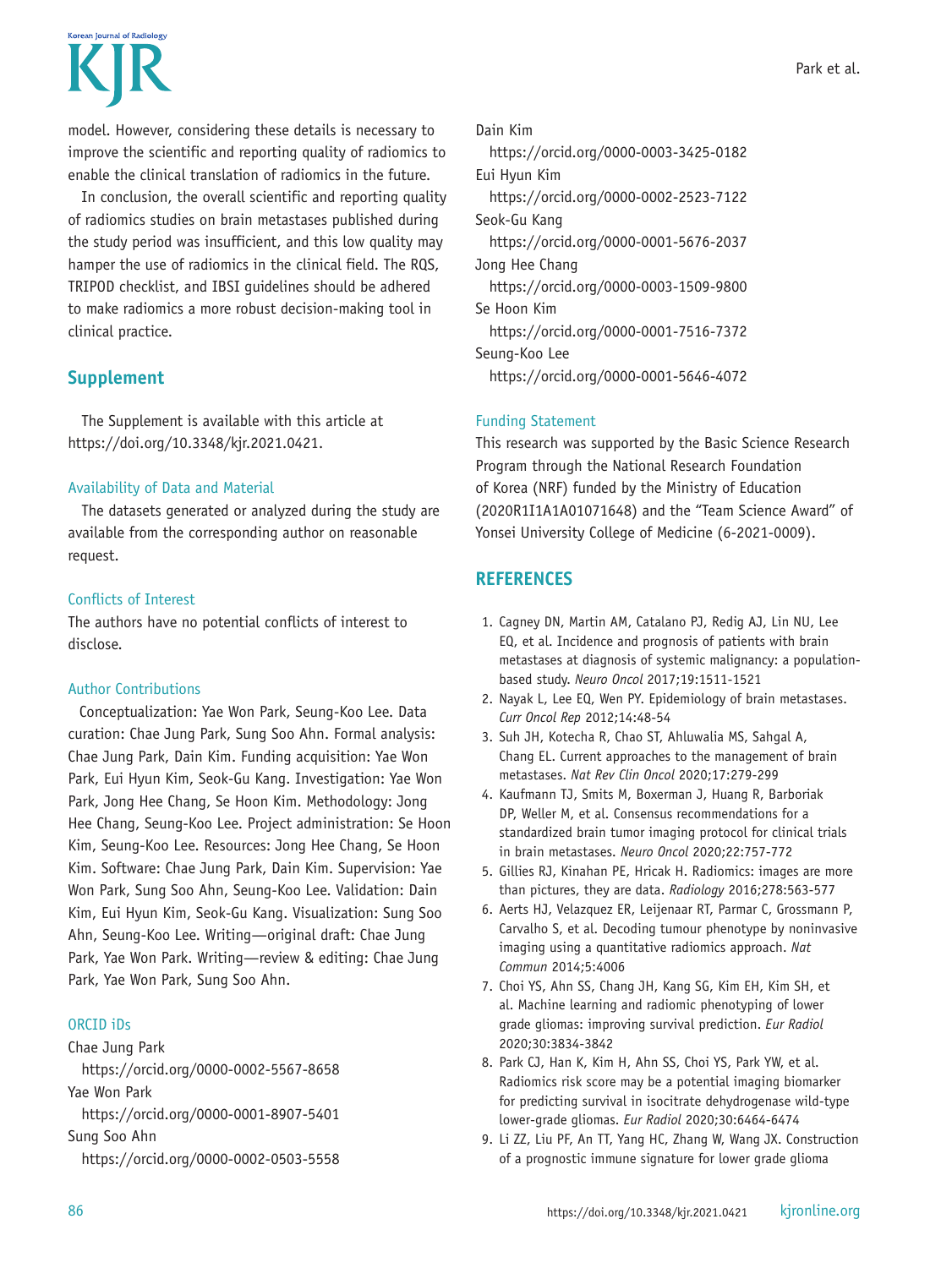that can be recognized by MRI radiomics features to predict survival in LGG patients. *Transl Oncol* 2021;14:101065

- 10. Park CJ, Han K, Kim H, Ahn SS, Choi D, Park YW, et al. MRI features may predict molecular features of glioblastoma in isocitrate dehydrogenase wild-type lower-grade gliomas. *AJNR Am J Neuroradiol* 2021;42:448-456
- 11. Wang J, Zheng X, Zhang J, Xue H, Wang L, Jing R, et al. An MRI-based radiomics signature as a pretreatment noninvasive predictor of overall survival and chemotherapeutic benefits in lower-grade gliomas. *Eur Radiol* 2021;31:1785-1794
- 12. Park YW, Choi D, Park JE, Ahn SS, Kim H, Chang JH, et al. Differentiation of recurrent glioblastoma from radiation necrosis using diffusion radiomics with machine learning model development and external validation. *Sci Rep* 2021;11:2913
- 13. Artzi M, Bressler I, Ben Bashat D. Differentiation between glioblastoma, brain metastasis and subtypes using radiomics analysis. *J Magn Reson Imaging* 2019;50:519-528
- 14. Bae S, An C, Ahn SS, Kim H, Han K, Kim SW, et al. Robust performance of deep learning for distinguishing glioblastoma from single brain metastasis using radiomic features: model development and validation. *Sci Rep* 2020;10:12110
- 15. Chen C, Ou X, Wang J, Guo W, Ma X. Radiomics-based machine learning in differentiation between glioblastoma and metastatic brain tumors. *Front Oncol* 2019;9:806
- 16. Ortiz-Ramón R, Ruiz-España S, Mollá-Olmos E, Moratal D. Glioblastomas and brain metastases differentiation following an MRI texture analysis-based radiomics approach. *Phys Med* 2020;76:44-54
- 17. Qian Z, Li Y, Wang Y, Li L, Li R, Wang K, et al. Differentiation of glioblastoma from solitary brain metastases using radiomic machine-learning classifiers. *Cancer Lett* 2019;451:128-135
- 18. Sachdeva J, Kumar V, Gupta I, Khandelwal N, Ahuja CK. Segmentation, feature extraction, and multiclass brain tumor classification. *J Digit Imaging* 2013;26:1141-1150
- 19. Tateishi M, Nakaura T, Kitajima M, Uetani H, Nakagawa M, Inoue T, et al. An initial experience of machine learning based on multi-sequence texture parameters in magnetic resonance imaging to differentiate glioblastoma from brain metastases. *J Neurol Sci* 2020;410:116514
- 20. Zhang Y, Chen C, Tian Z, Feng R, Cheng Y, Xu J. The diagnostic value of MRI-based texture analysis in discrimination of tumors located in posterior fossa: a preliminary study. *Front Neurosci* 2019;13:1113
- 21. Béresová M, Larroza A, Arana E, Varga J, Balkay L, Moratal D. 2D and 3D texture analysis to differentiate brain metastases on MR images: proceed with caution. *MAGMA* 2018;31:285- 294
- 22. Kniep HC, Madesta F, Schneider T, Hanning U, Schönfeld MH, Schön G, et al. Radiomics of brain MRI: utility in prediction of metastatic tumor type. *Radiology* 2019;290:479-487
- 23. Li Z, Mao Y, Li H, Yu G, Wan H, Li B. Differentiating brain metastases from different pathological types of lung cancers using texture analysis of T1 postcontrast MR. *Magn Reson Med*

2016;76:1410-1419

- 24. Ortiz-Ramón R, Larroza A, Ruiz-España S, Arana E, Moratal D. Classifying brain metastases by their primary site of origin using a radiomics approach based on texture analysis: a feasibility study. *Eur Radiol* 2018;28:4514-4523
- 25. Ahn SJ, Kwon H, Yang JJ, Park M, Cha YJ, Suh SH, et al. Contrast-enhanced T1-weighted image radiomics of brain metastases may predict EGFR mutation status in primary lung cancer. *Sci Rep* 2020;10:8905
- 26. Chen BT, Jin T, Ye N, Mambetsariev I, Daniel E, Wang T, et al. Radiomic prediction of mutation status based on MR imaging of lung cancer brain metastases. *Magn Reson Imaging* 2020;69:49-56
- 27. Park YW, An C, Lee J, Han K, Choi D, Ahn SS, et al. Diffusion tensor and postcontrast T1-weighted imaging radiomics to differentiate the epidermal growth factor receptor mutation status of brain metastases from non-small cell lung cancer. *Neuroradiology* 2021;63:343-352
- 28. Shofty B, Artzi M, Shtrozberg S, Fanizzi C, DiMeco F, Haim O, et al. Virtual biopsy using MRI radiomics for prediction of BRAF status in melanoma brain metastasis. *Sci Rep* 2020;10:6623
- 29. Wang G, Wang B, Wang Z, Li W, Xiu J, Liu Z, et al. Radiomics signature of brain metastasis: prediction of EGFR mutation status. *Eur Radiol* 2021;31:4538-4547
- 30. Bhatia A, Birger M, Veeraraghavan H, Um H, Tixier F, McKenney AS, et al. MRI radiomic features are associated with survival in melanoma brain metastases treated with immune checkpoint inhibitors. *Neuro Oncol* 2019;21:1578-1586
- 31. Zhao S, Hou D, Zheng X, Song W, Liu X, Wang S, et al. MRI radiomic signature predicts intracranial progressionfree survival in patients with brain metastases of ALKpositive non-small cell lung cancer. *Transl Lung Cancer Res* 2021;10:368-380
- 32. Larroza A, Moratal D, Paredes-Sánchez A, Soria-Olivas E, Chust ML, Arribas LA, et al. Support vector machine classification of brain metastasis and radiation necrosis based on texture analysis in MRI. *J Magn Reson Imaging* 2015;42:1362-1368
- 33. Lohmann P, Kocher M, Ceccon G, Bauer EK, Stoffels G, Viswanathan S, et al. Combined FET PET/MRI radiomics differentiates radiation injury from recurrent brain metastasis. *Neuroimage Clin* 2018;20:537-542
- 34. Lohmann P, Stoffels G, Ceccon G, Rapp M, Sabel M, Filss CP, et al. Radiation injury vs. recurrent brain metastasis: combining textural feature radiomics analysis and standard parameters may increase 18F-FET PET accuracy without dynamic scans. *Eur Radiol* 2017;27:2916-2927
- 35. Peng L, Parekh V, Huang P, Lin DD, Sheikh K, Baker B, et al. Distinguishing true progression from radionecrosis after stereotactic radiation therapy for brain metastases with machine learning and radiomics. *Int J Radiat Oncol Biol Phys* 2018;102:1236-1243
- 36. Huang CY, Lee CC, Yang HC, Lin CJ, Wu HM, Chung WY, et al. Radiomics as prognostic factor in brain metastases treated